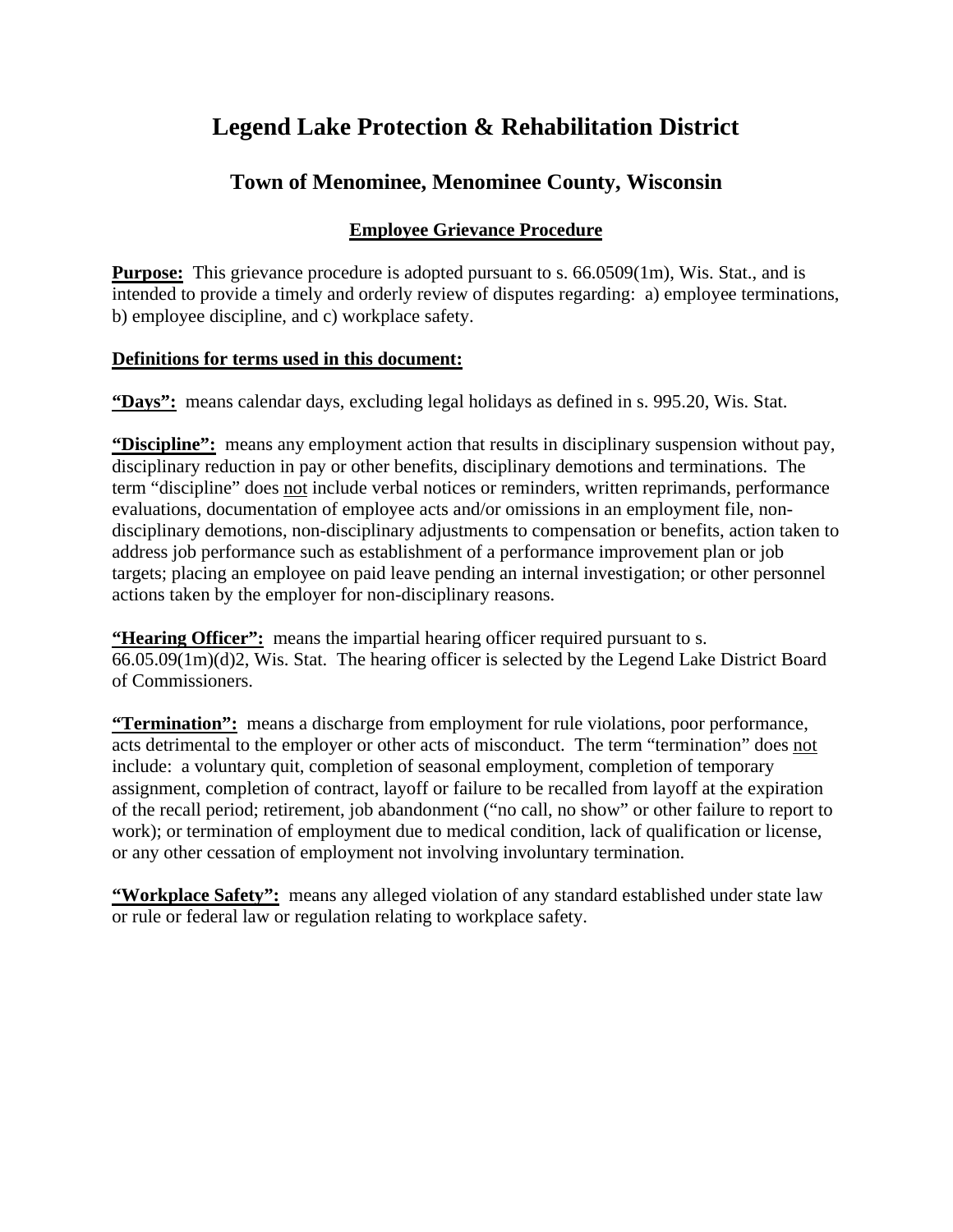### **Process and Timeless:**

1. The employee must file a written grievance with the Legend Lake Protection & Rehabilitation District Personnel within 10 days of the termination, discipline or actual or reasonable knowledge of the alleged workplace safety issue. So that an earnest effort can be made to resolve the matter informally, the grievant must discuss the issue with his/her immediate supervisor prior to filing the written grievance. However, in the case of a termination, such a meeting is not required. Grievance forms may be obtained from the Legend Lake Protection and Rehabilitation District Personnel Chairman. The Personnel Chairman shall inform the employee's immediate supervisor and the Legend Lake Protection & Rehabilitation District chair about receipt of the written grievance as soon as practicable.

2. The employee's immediate supervisor will meet with the grievant within 10 days of receipt of the written grievance. The supervisor will provide the grievant with a written response within 10 days of the meeting. A copy of the supervisor's response shall be filed with the Legend Lake Protection & Rehabilitation District Personnel Chairman. If no one has been designated the employee's immediate supervisor, the employee will meet with Legend Lake Protection & Rehabilitation Chairman who shall then provide the written response.

3. The employee may request an appeal to the hearing officer by filing a written request with the Legend Lake Protection & Rehabilitation District Personnel Chairman within 10 days of receiving the written response. The Legend Lake Protection & Rehabilitation District Personnel Chairman shall notify the Legend Lake Protection & Rehabilitation District Chairman and employee's supervisor about the filing of the request for a hearing as soon as practicable. The Legend Lake Protection & Rehabilitation District Personnel Chairman will work with the hearing officer and grievant to schedule a mutually agreeable hearing date.

4. The hearing officer shall provide the employee and employee's supervisor with a written decision no later than 30 days after the hearing date. The hearing officer shall also provide the Legend Lake Protection & Rehabilitation District Personnel Chairman with a copy of the decision for filing in the Legend Lake Protection & Rehabilitation Office.

5. The non-prevailing party may file a written request with the Legend Lake Protection  $\&$ Rehabilitation District Personnel Chairman for an appeal to the Legend Lake Protection & Rehabilitation District Board within 10 days of receipt of the hearing officer's decision. The Legend Lake Protection & Rehabilitation District Personnel Chairman shall notify the Legend Lake Protection & Rehabilitation District Chairman about the request as soon as possible. The Legend Lake Protection & Rehabilitation District Board shall decide the matter and issue a written decision within 45 days of the filing of the appeal. The Legend Lake Protection  $\&$ Rehabilitation District Board may sustain, deny or modify the recommendation of the impartial hearing officer. The decision of the Legend Lake Protection & Rehabilitation District Board shall be final and binding. A copy of the Board's decision shall be provided to the employee and filed in the Legend Lake Protection & Rehabilitation District's office.

6. All timelines may be extended by mutual written agreement of the Legend Lake Protection  $\&$ Rehabilitation District Board of Commissioners and employee. Without such agreement, a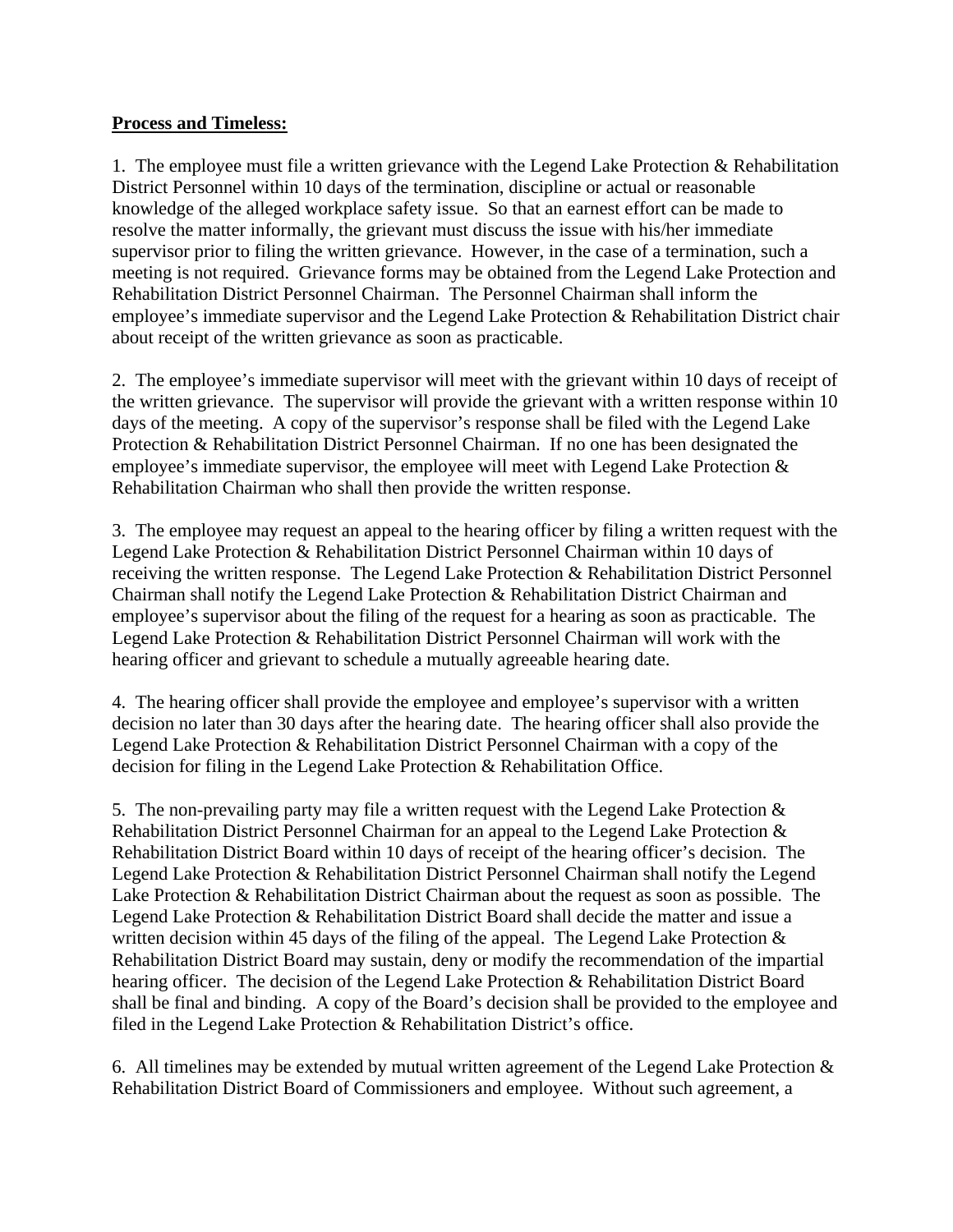failure of the employee to adhere to any of the specified timelines shall preclude any further consideration of the grievance.

7. If the last day on which an event is to occur is a Saturday, Sunday or legal holiday, the time limit is extended to the next day which is not a Saturday, Sunday or legal holiday. A grievance or request for an appeal is considered timely if received by the Legend Lake Protection & Rehabilitation District Personnel Chairman during normal business hours or if postmarked by 11:59 p.m. on the due date.

8. If the grievance is not answered within the time limits, at any stage, the employee may proceed to the next available step within 7 days.

9. The grievant and Legend Lake Protection & Rehabilitation District Board of Commissioners may mutually agree in writing to waive a step or multiple steps within the procedure.

10. Granting the requested or agreed upon remedy resolves the grievance.

### **Grievance Requirements:**

The written grievance must contain:

1. A statement of the pertinent facts surrounding the nature of the grievance.

2. The date the incident occurred or the date the alleged workplace safety concern was discovered

3. The steps taken to informally resolve the grievance, the individuals involved in

- the attempted resolution, and the results of such discussion.
- 4. The specific remedy requested; and

5. A description of the workplace safety rule alleged to have been violated, if applicable.

### **Supervisor's Response:**

The supervisor's written response to the employee's written grievance must contain:

1. A statement of the date the meeting between the employee and supervisor was held.

2. A decision as to whether the grievance is sustained or denied.

**Procedure Before the Hearing Officer:** The hearing officer shall define the issues, identifying areas of agreement and identifying the issues in dispute and hear evidence and arguments. The hearing officer will determine whether the Legend Lake Protection & Rehabilitation District acted in an arbitrary and capricious manner. A decision will not have been arbitrary or capricious if it was made in the best interest of the Legend Lake Protection & Rehabilitation District. In all cases, the grievant shall have the burden of proof to support the grievance. This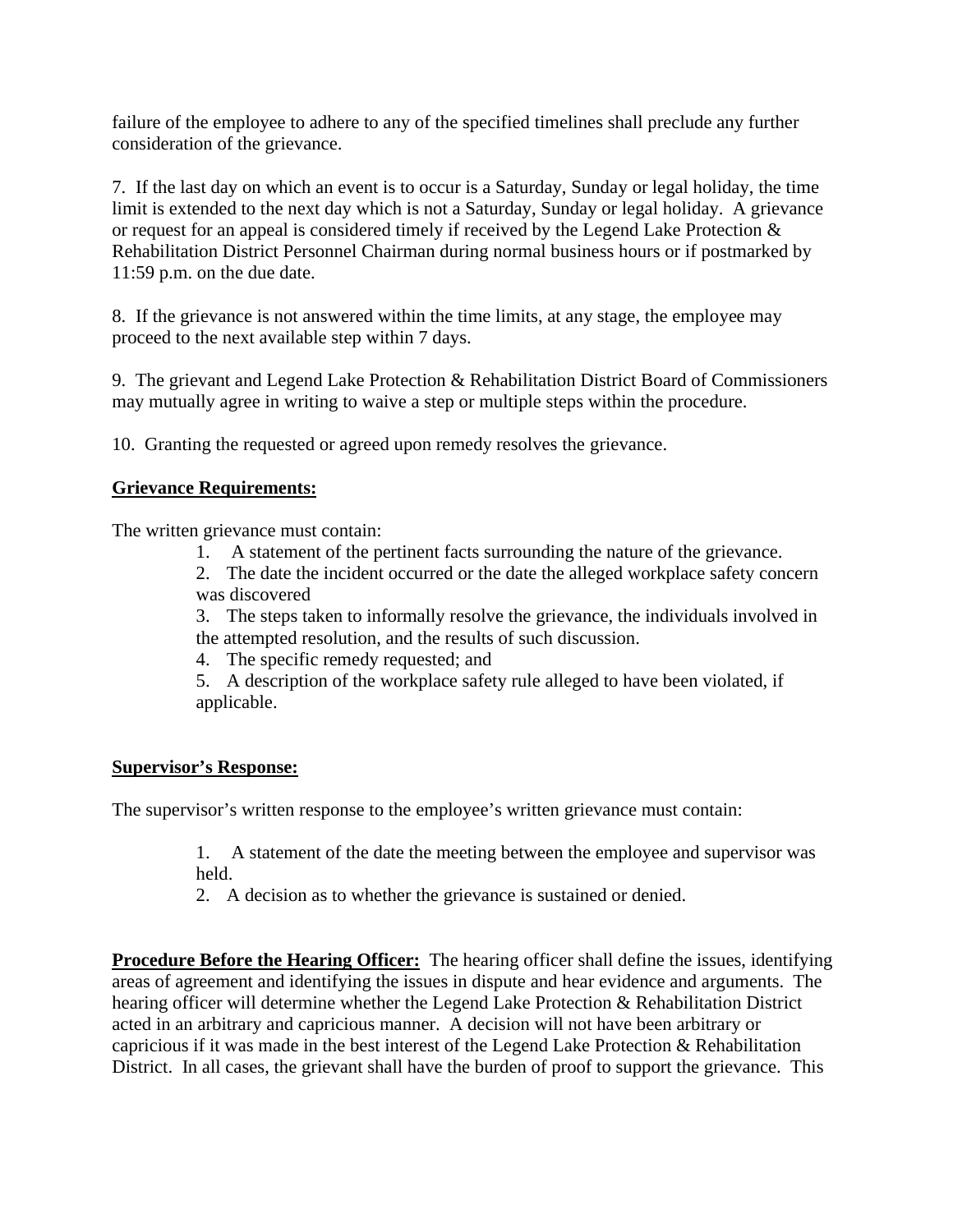process does not involve a hearing before a court of law; thus, the rules of evidence will not be strictly followed. However, no factual findings may be based solely on hearsay evidence.

The hearing officer may require the employee and Legend Lake Protection & Rehabilitation District Board of Commissioners to submit materials related to the grievance and witness lists in advance of the hearing in order to expedite the hearing. The hearing officer shall sustain or deny the decision of the employee's supervisor. The hearing officer is not given authority to modify the decision made by the employee's supervisor. The hearing officer is not given authority to grant in whole or in part the specific request of the grievant. Within 30 days after the hearing officer will issue a decision in writing indicating the findings and reasons for the decision.

If the hearing officer's decision on any grievance is appealed, only the issues raised in the hearing may be appealed. Issues are not subject to modification in the appeal process.

## **Hearing Officer's Decision:**

The hearing officer's written decision must contain:

- 1. A statement of pertinent facts surrounding the nature of the grievance.
- 2. A decision as to whether the grievance is sustained or denied, with the rationale for the decision.
- 3. A statement outlining the timeline to appeal the decision.

**Representation:** Both the employee and the Legend Lake Protection & Rehabilitation District Board of Commissioners may be assisted by a representative of their own choosing in person or by teleconference at any point during the grievance process.

**Consolidation:** The employee's immediate supervisor and/or the hearing officer may consolidate grievances where a reasonable basis for consolidation exists.

If more than one employee is grieving the same issue or circumstance, a single grievance form may be used. A group grievance must be signed by all grieving employees and must indicate that it is a group grievance at the first step in the grievance process.

**Costs:** Any expense incurred by an employee in investigating, preparing, or presenting a grievance shall be the sole responsibility of the employee. Each party (employee and employer) shall bear its own costs for witnesses and all other out-of-pocket expenses, including possible attorney fees. The fees of the impartial hearing officer shall be divided equally between the parties with the employee(s) paying half and the employer paying the other half.

## **Legend Lake Protection & Rehabilitation District**

**Town of Menominee, Menominee County, Wisconsin**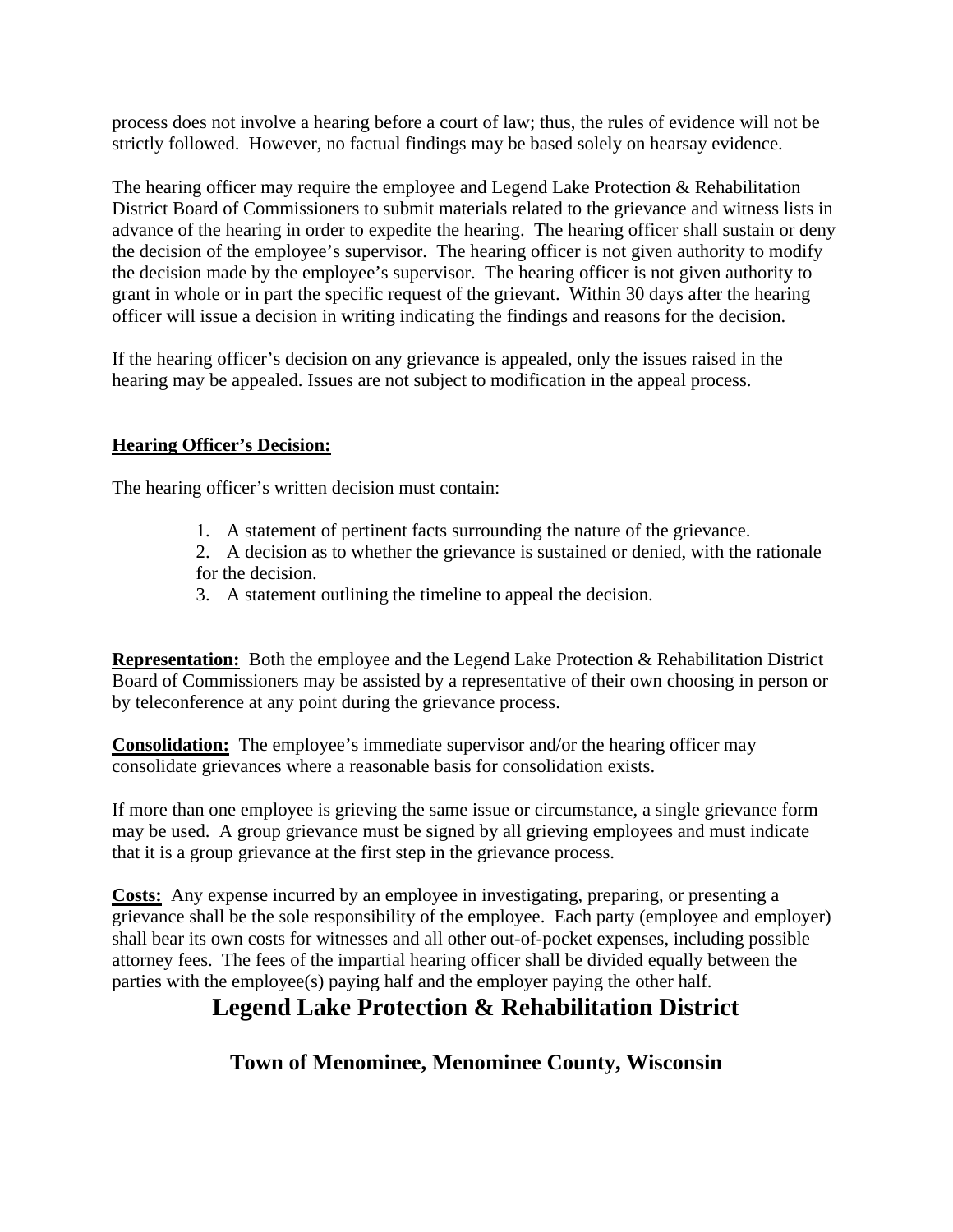### **Employee Grievance Procedure**

**Purpose:** This grievance procedure is adopted pursuant to s. 66.0509(1m), Wis. Stat., and is intended to provide a timely and orderly review of disputes regarding: a) employee terminations, b) employee discipline, and c) workplace safety.

### **Definitions for terms used in this document:**

**"Days":** means calendar days, excluding legal holidays as defined in s. 995.20, Wis. Stat.

**"Discipline":** means any employment action that results in disciplinary suspension without pay, disciplinary reduction in pay or other benefits, disciplinary demotions and terminations. The term "discipline" does not include verbal notices or reminders, written reprimands, performance evaluations, documentation of employee acts and/or omissions in an employment file, nondisciplinary demotions, non-disciplinary adjustments to compensation or benefits, action taken to address job performance such as establishment of a performance improvement plan or job targets; placing an employee on paid leave pending an internal investigation; or other personnel actions taken by the employer for non-disciplinary reasons.

**"Hearing Officer":** means the impartial hearing officer required pursuant to s. 66.05.09(1m)(d)2, Wis. Stat. The hearing officer is selected by the Legend Lake District Board of Commissioners.

**"Termination":** means a discharge from employment for rule violations, poor performance, acts detrimental to the employer or other acts of misconduct. The term "termination" does not include: a voluntary quit, completion of seasonal employment, completion of temporary assignment, completion of contract, layoff or failure to be recalled from layoff at the expiration of the recall period; retirement, job abandonment ("no call, no show" or other failure to report to work); or termination of employment due to medical condition, lack of qualification or license, or any other cessation of employment not involving involuntary termination.

**"Workplace Safety":** means any alleged violation of any standard established under state law or rule or federal law or regulation relating to workplace safety.

### **Process and Timeless:**

1. The employee must file a written grievance with the Legend Lake Protection & Rehabilitation District Personnel within 10 days of the termination, discipline or actual or reasonable knowledge of the alleged workplace safety issue. So that an earnest effort can be made to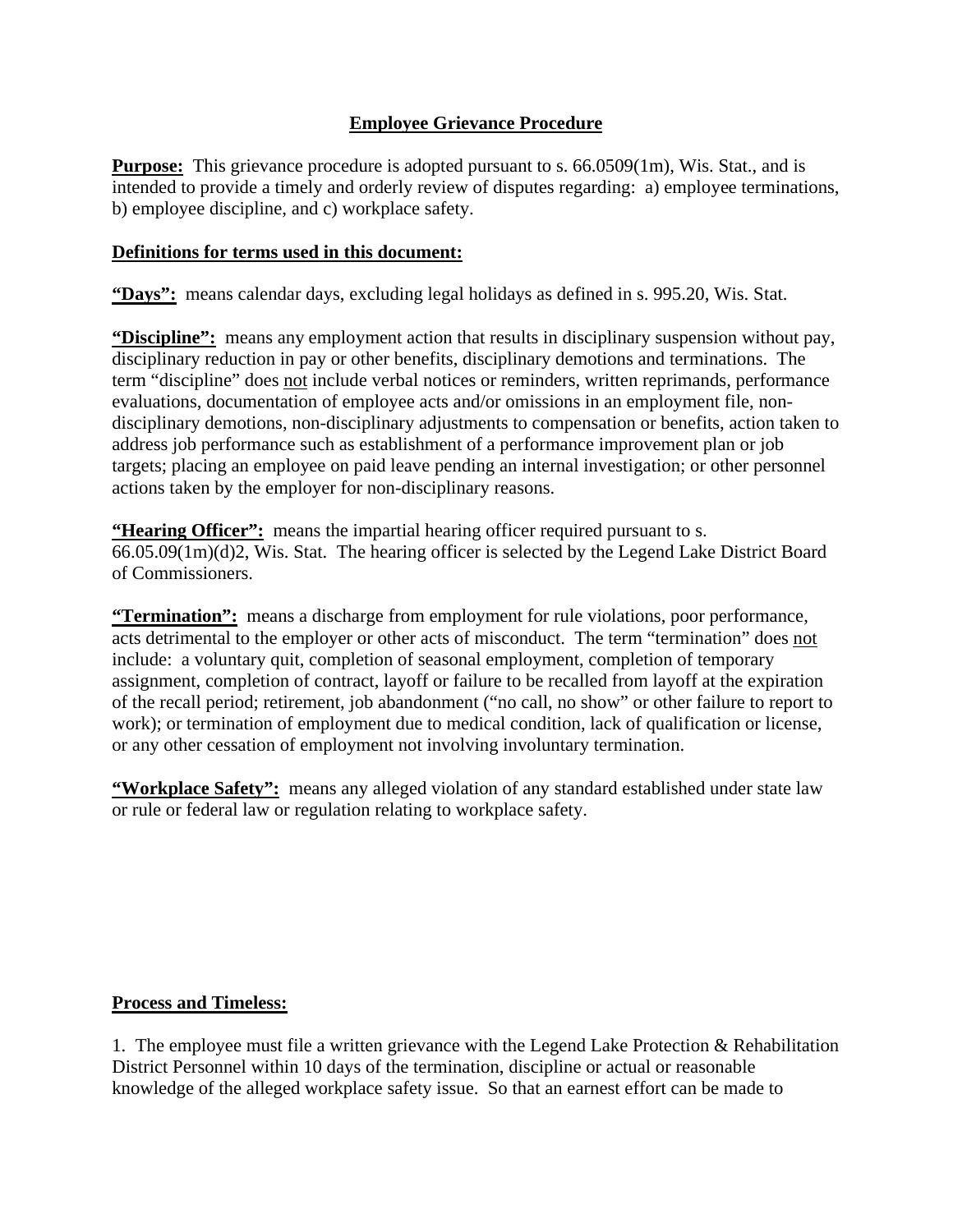resolve the matter informally, the grievant must discuss the issue with his/her immediate supervisor prior to filing the written grievance. However, in the case of a termination, such a meeting is not required. Grievance forms may be obtained from the Legend Lake Protection and Rehabilitation District Personnel Chairman. The Personnel Chairman shall inform the employee's immediate supervisor and the Legend Lake Protection & Rehabilitation District chair about receipt of the written grievance as soon as practicable.

2. The employee's immediate supervisor will meet with the grievant within 10 days of receipt of the written grievance. The supervisor will provide the grievant with a written response within 10 days of the meeting. A copy of the supervisor's response shall be filed with the Legend Lake Protection & Rehabilitation District Personnel Chairman. If no one has been designated the employee's immediate supervisor, the employee will meet with Legend Lake Protection & Rehabilitation Chairman who shall then provide the written response.

3. The employee may request an appeal to the hearing officer by filing a written request with the Legend Lake Protection & Rehabilitation District Personnel Chairman within 10 days of receiving the written response. The Legend Lake Protection & Rehabilitation District Personnel Chairman shall notify the Legend Lake Protection & Rehabilitation District Chairman and employee's supervisor about the filing of the request for a hearing as soon as practicable. The Legend Lake Protection & Rehabilitation District Personnel Chairman will work with the hearing officer and grievant to schedule a mutually agreeable hearing date.

4. The hearing officer shall provide the employee and employee's supervisor with a written decision no later than 30 days after the hearing date. The hearing officer shall also provide the Legend Lake Protection & Rehabilitation District Personnel Chairman with a copy of the decision for filing in the Legend Lake Protection & Rehabilitation Office.

5. The non-prevailing party may file a written request with the Legend Lake Protection & Rehabilitation District Personnel Chairman for an appeal to the Legend Lake Protection & Rehabilitation District Board within 10 days of receipt of the hearing officer's decision. The Legend Lake Protection & Rehabilitation District Personnel Chairman shall notify the Legend Lake Protection & Rehabilitation District Chairman about the request as soon as possible. The Legend Lake Protection & Rehabilitation District Board shall decide the matter and issue a written decision within 45 days of the filing of the appeal. The Legend Lake Protection  $\&$ Rehabilitation District Board may sustain, deny or modify the recommendation of the impartial hearing officer. The decision of the Legend Lake Protection & Rehabilitation District Board shall be final and binding. A copy of the Board's decision shall be provided to the employee and filed in the Legend Lake Protection & Rehabilitation District's office.

6. All timelines may be extended by mutual written agreement of the Legend Lake Protection & Rehabilitation District Board of Commissioners and employee. Without such agreement, a failure of the employee to adhere to any of the specified timelines shall preclude any further consideration of the grievance.

7. If the last day on which an event is to occur is a Saturday, Sunday or legal holiday, the time limit is extended to the next day which is not a Saturday, Sunday or legal holiday. A grievance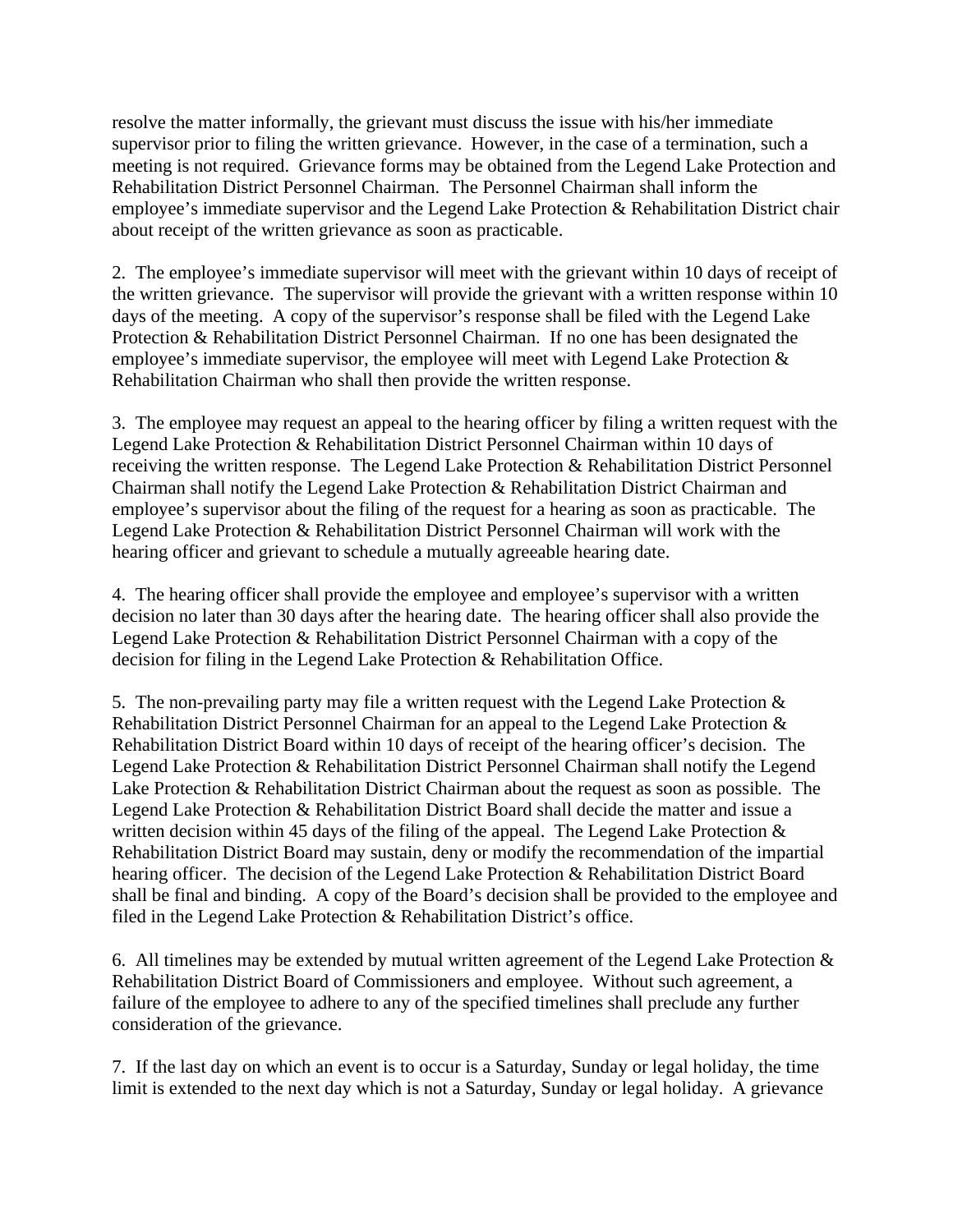or request for an appeal is considered timely if received by the Legend Lake Protection & Rehabilitation District Personnel Chairman during normal business hours or if postmarked by 11:59 p.m. on the due date.

8. If the grievance is not answered within the time limits, at any stage, the employee may proceed to the next available step within 7 days.

9. The grievant and Legend Lake Protection & Rehabilitation District Board of Commissioners may mutually agree in writing to waive a step or multiple steps within the procedure.

10. Granting the requested or agreed upon remedy resolves the grievance.

## **Grievance Requirements:**

The written grievance must contain:

1. A statement of the pertinent facts surrounding the nature of the grievance.

2. The date the incident occurred or the date the alleged workplace safety concern was discovered

3. The steps taken to informally resolve the grievance, the individuals involved in the attempted resolution, and the results of such discussion.

4. The specific remedy requested; and

5. A description of the workplace safety rule alleged to have been violated, if applicable.

### **Supervisor's Response:**

The supervisor's written response to the employee's written grievance must contain:

1. A statement of the date the meeting between the employee and supervisor was held.

2. A decision as to whether the grievance is sustained or denied.

**Procedure Before the Hearing Officer:** The hearing officer shall define the issues, identifying areas of agreement and identifying the issues in dispute and hear evidence and arguments. The hearing officer will determine whether the Legend Lake Protection & Rehabilitation District acted in an arbitrary and capricious manner. A decision will not have been arbitrary or capricious if it was made in the best interest of the Legend Lake Protection & Rehabilitation District. In all cases, the grievant shall have the burden of proof to support the grievance. This process does not involve a hearing before a court of law; thus, the rules of evidence will not be strictly followed. However, no factual findings may be based solely on hearsay evidence.

The hearing officer may require the employee and Legend Lake Protection & Rehabilitation District Board of Commissioners to submit materials related to the grievance and witness lists in advance of the hearing in order to expedite the hearing. The hearing officer shall sustain or deny